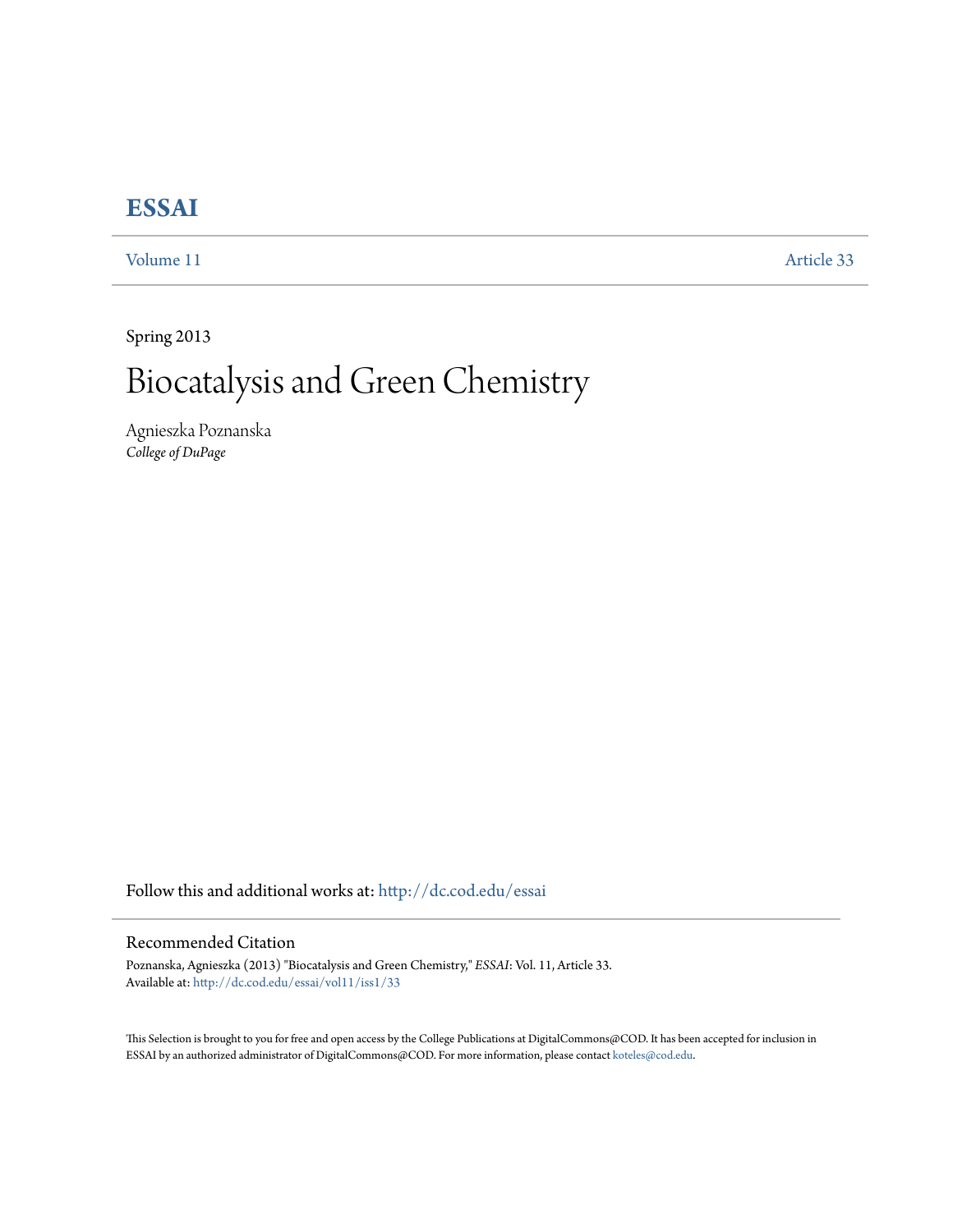Biocatalysis and green chemistry

by Agnieszka Poznanska

(Chemistry 1105)

I onsumers worldwide are developing preferences for "natural" or "organic" products and, because of that, the market for biotechnologically derived products is fast developing. People worldwide believe that organic or natural "green" products are better for their health in comparison to the nonorganic products, because they contain less or none of the potentially comparison to the nonorganic products, because they contain less or none of the potentially hazardous chemicals which are harmful for human health. This is also one of the most important features that in my opinion qualify a product as green. As well as the fact that green products should also contain fewer pesticides, antibiotics, artificial fertilizer, and genetically modified organisms. In general, it should be a safer product. As far as the process that could be considered green, it should reduce the use of energy and resources, as well as waste. It should eliminate costly treatments, and in general produce safer products that I mentioned before and improve competition in the marketplace. The philosophy is that it is better to be proactive in the prevention of waste than to react after its development. The principles and framework for this approach should include using benign substances instead of toxic ones, using fewer materials and natural resources whenever possible, using renewable materials, designing for energy efficiency, and planning for end of product life by using recyclable or biodegradable materials.

My choice as an example of a process that I think follows the principles of green chemistry is biocatalysis. Biocatalysis represent a useful tool in the field of biotechnological processes. It basically involves catalyzing a large number of stereo and regioselective chemical manipulations that are not suitably obtained by less selective classical synthetic procedures. The increasing ecological sensitivity supports the choice of environmentally friendly processes. Let's start from, "why do I think that biocatalysis is a "green" process?"

First of all biocatalysis helps to reduce the use and/or generation of hazardous compounds and it provides the use of renewable starting materials, as well as the employment of safer chemical transform materials and, because of that, biocatalytic processes are much "greener" than the corresponding classical chemical syntheses. The big down side of it is that it is still much more expensive. That is why sometimes this method is use in industrial production in combination with classical chemical synthesis. Despite the greater expense, biocatalysis is gaining popularity over chemical synthesis, which is a very good sign because a biocatalytic process redefines efficiency and environmental responsibility.

For now, this process is typically used in the pharmaceutical industry, which can afford processes that are more expensive. The biocatalytic method allows the manufacture of novel ingredients. Companies like Eastman have been using it to manufacture anti-aging ingredients. The company applied the 12 principles of green chemistry from the EPA to refine its operation. Now, Eastman expects to be commercializing products from this process. "'We spent the past year and a half refining the process so that we could produce affordable green chemicals,' says Natale. 'Green chemicals are in demand, but they come with a cost, a premium. The right thing to do is to be able to provide the most green materials that consumers can afford.'"(Mason)

Increasing demand for natural products can have a negative impact on the environment. Concerned about biopiracy and species extinction, the industry is striving to source its raw material in the best way in order to protect the environment--using certified channels, fair trades and, now, plant cell cultures. As an example, I would like to use an Arch Personal Care Products, which launched its Regenistem line at the 2011 in-cosmetics show in Milan. The Regenistem process allows